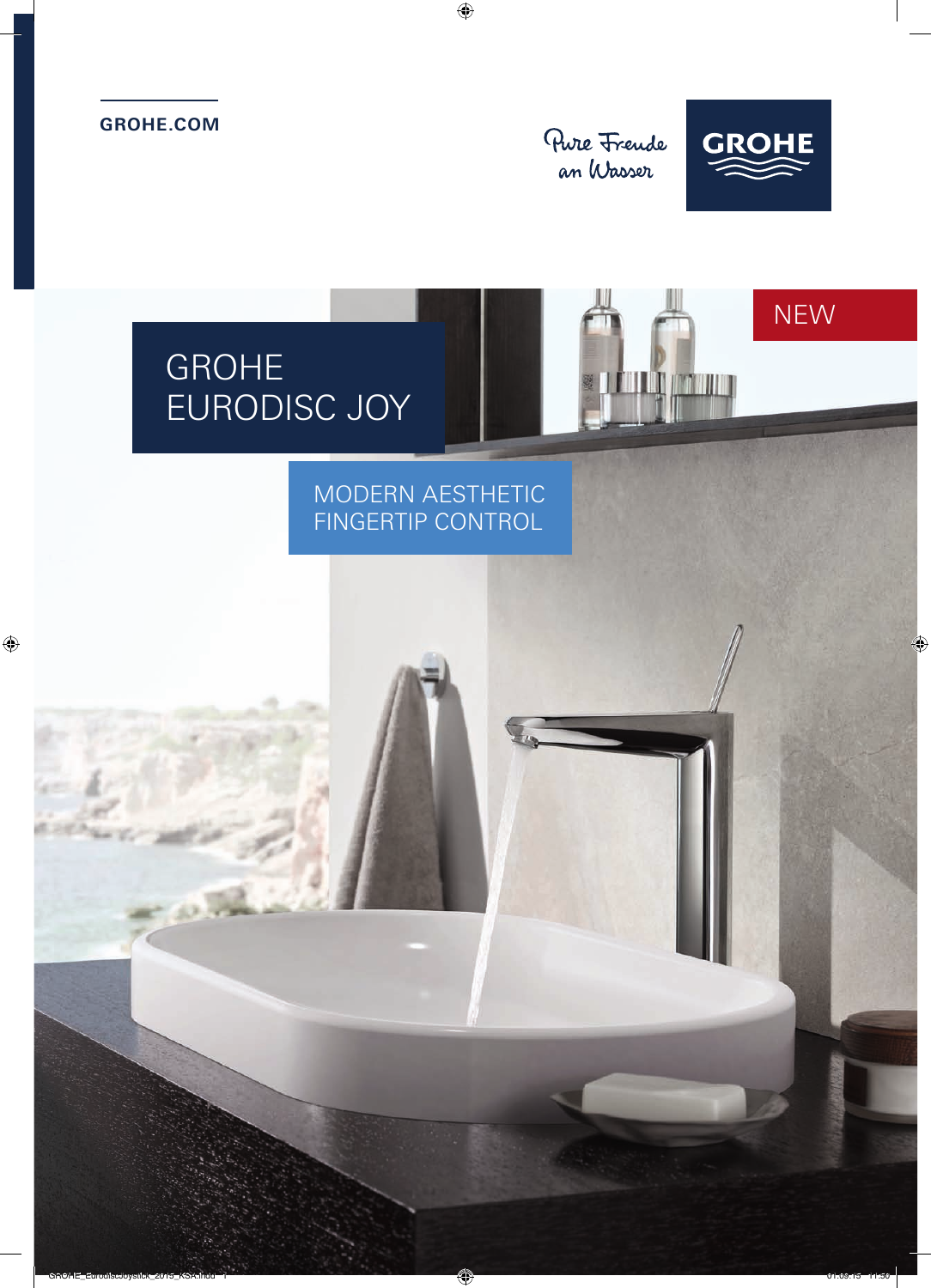## **GROHE** EurOdisc JOy

**Fingertip control.** The innovative joystick operation encapsulates the Eurodisc design to an unparalleled aesthetic. combined with the smooth, long-lasting fingertip control it is the highlight in any bathroom.

**Pick your finishing and the right size.** The glossy moon white finishing combined with chrome elements is a refreshing alternative to chrome and provides a perfect match to any bathroom. Once you have chosen the design of the GROHE washbasin mixer and your finishing, you can adapt the size to your and your family's needs. Whether you need a S-Size, M-Size or XL-Size – the right product is available with the right comfort.





Eurodisc Joy bath mixer and wall holder set with Power&Soul® Cosmopolitan 130

**Coordinated shower solution.** whether you favour chrome or moon white finishing, GrOHE offers a wide choice of coordinated hand and head showers which match the Eurodisc Joy Design perfectly.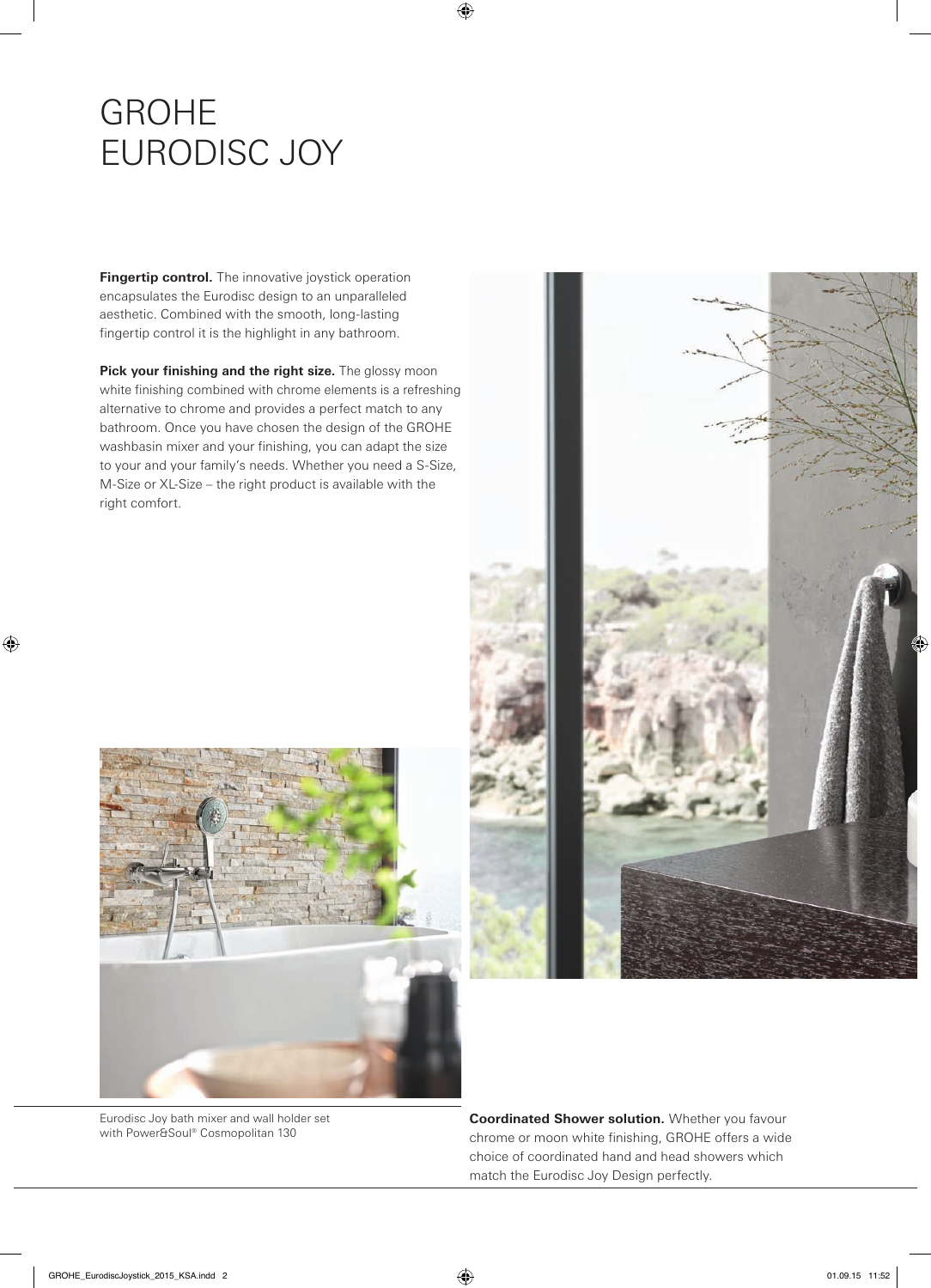

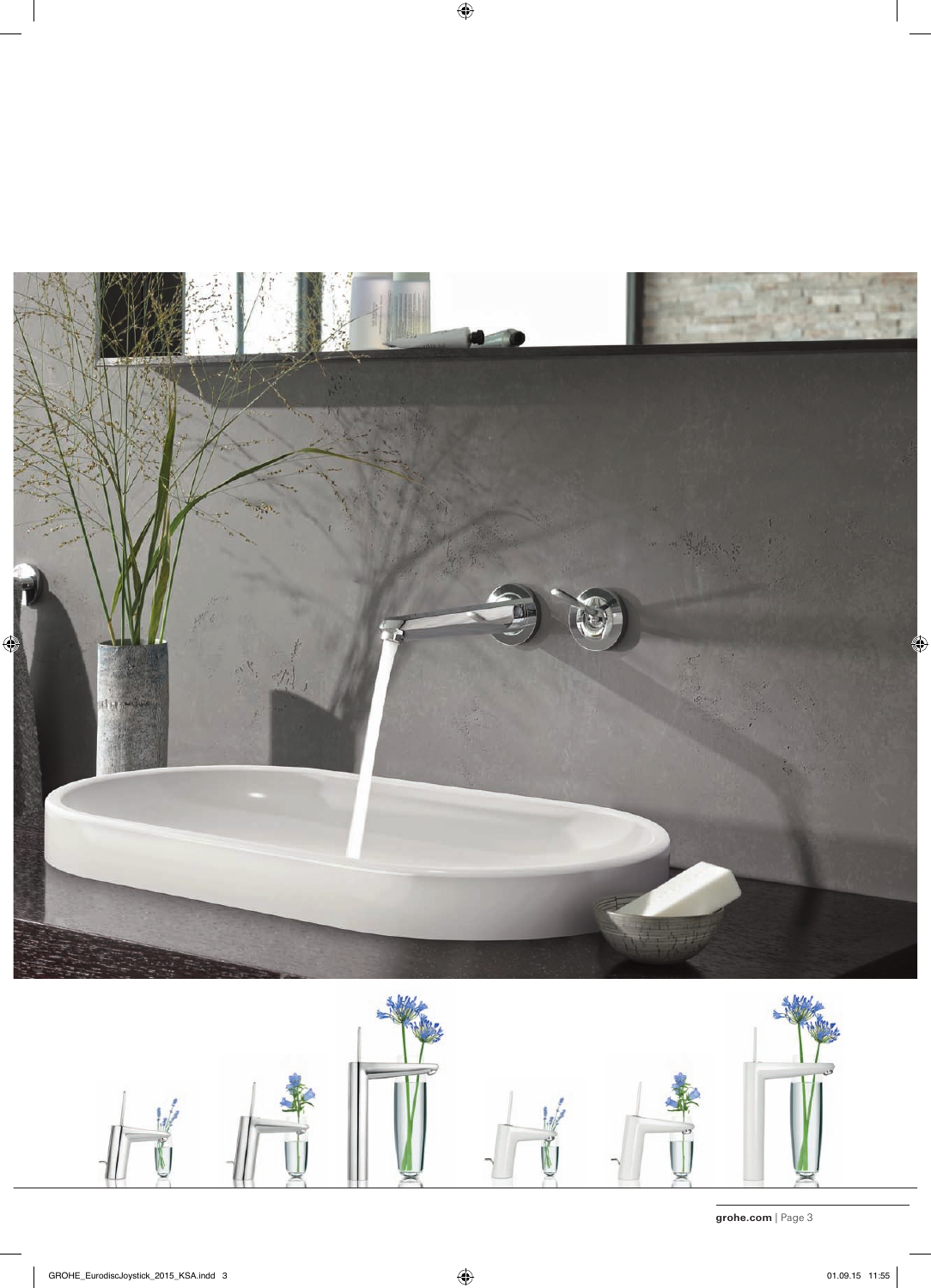## **GROHE Eurodisc Joy**



**Joystick Performance - designed to last.** Combining the legendary performance of the classic Eurodisc line, with a precision joystick design, available in brilliant chrome or moon white finishing. Precisely sculptured lines and a confident stance reflect modernity and dynamism. a contemporary, first-class design.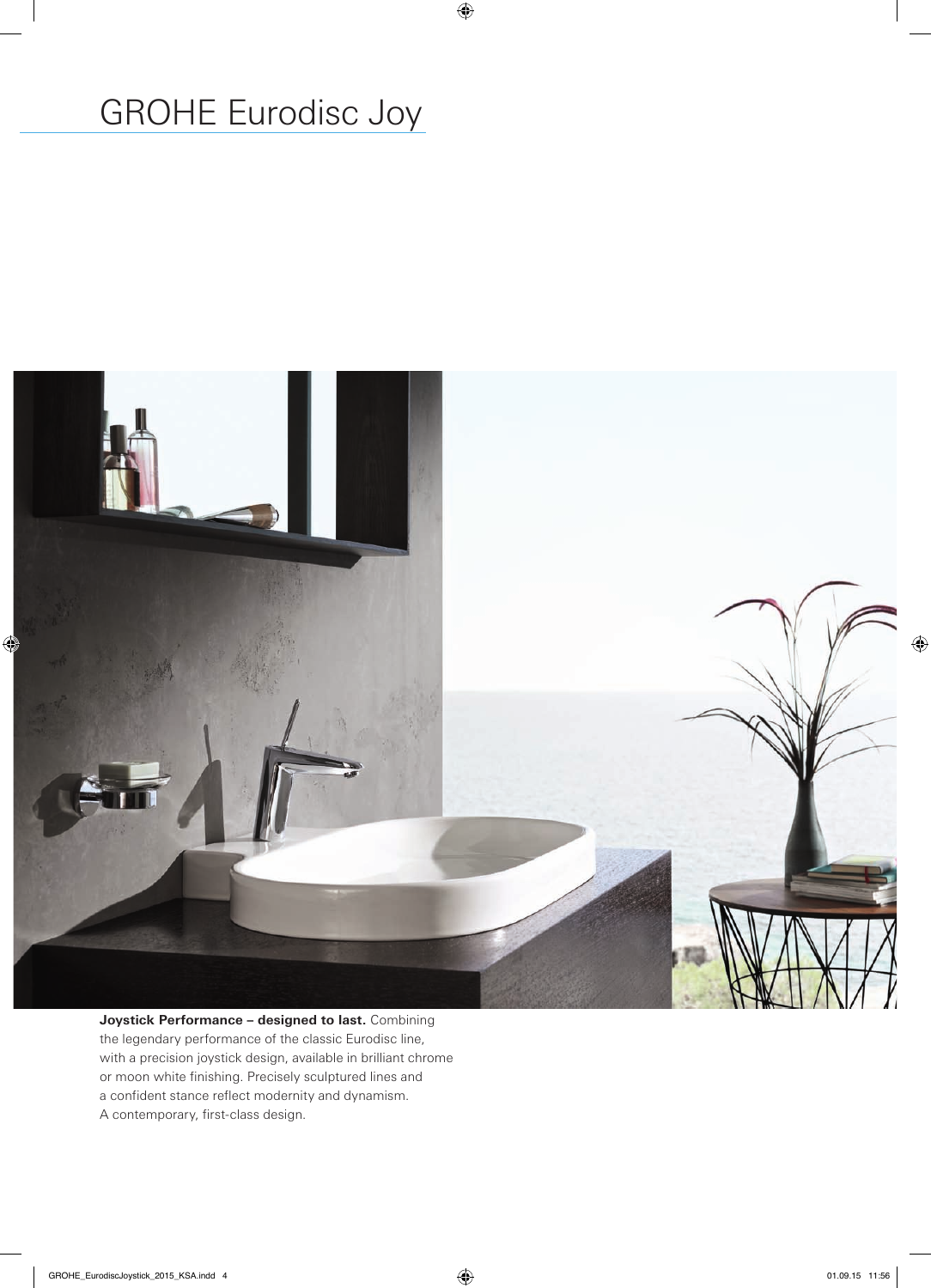## Washbasin



**OO XS S M L XL** 

**23 425 ls0 / 23 425 000**  s-size Basin mixer with pop-up waste set



**23 427 ls0 / 23 427 000** M-size Basin mixer

with pop-up waste set



**23 428 ls0 / 23 428 000** Xl-size Basin mixer for freestanding basins

Bidet



**19 968 000\* / 19 968 ls0\* + 23 429 000\*** M-size 2-hole basin mixer wall mounted 170 mm + separate concealed body



**O** SS S M L XL **C**  $\overline{O}$  XS S M L XL **C**  $\overline{O}$  XS S M L XL Xs s M **l** Xl

### **19 969 000\* / 19 969 ls0\* + 23 429 000\*** l-size 2-hole basin mixer wall mounted 230 mm + separate concealed body



**24 036 000 / 24 036 ls0** s-size Bidet mixer with pop-up waste set



**Colour options:**  $\bullet$  **000 | StarLight Chrome | OLS0 | Moon White** 

grohe.com | Page 5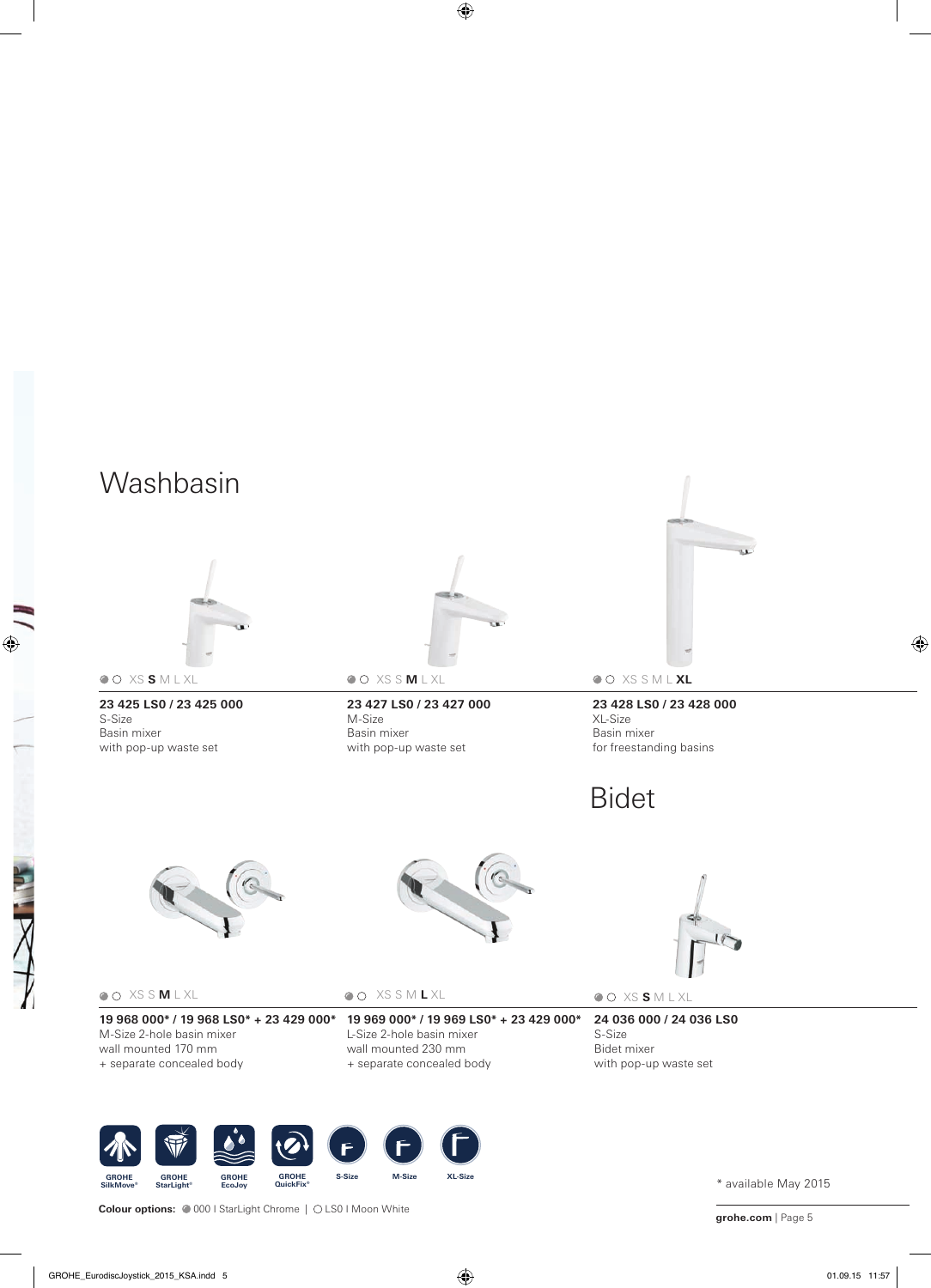## GROHE Eurodisc Joy

## Bath & shower



 $\circ$  O

## **Thermostats**



 $\bullet$  O

**23 430 ls0 / 23 430 000** shower mixer

**19 549 ls2 / 19 549 002 + 35 501 000 / 33 964 000** shower mixer trimset + separate concealed body

 $\circ$  O

**19 467 ls0 / 19 467 000 + 35 500 000** Grohtherm 3000 single function thermostat trimset + separate concealed body



**23 431 000 / 23 431 ls0**  Bath/shower mixer



 $\circ$ 

**19 548 002 / 19 548 ls2 + 35 501 000 / 33 963 000** Bath mixer trimset + separate concealed body



 $\bullet$  O

**19 468 000 / 19 468 ls0 + 35 500 000** Grohtherm 3000 Thermostatic bath/shower mixer with integrated 2-way diverter + separate concealed body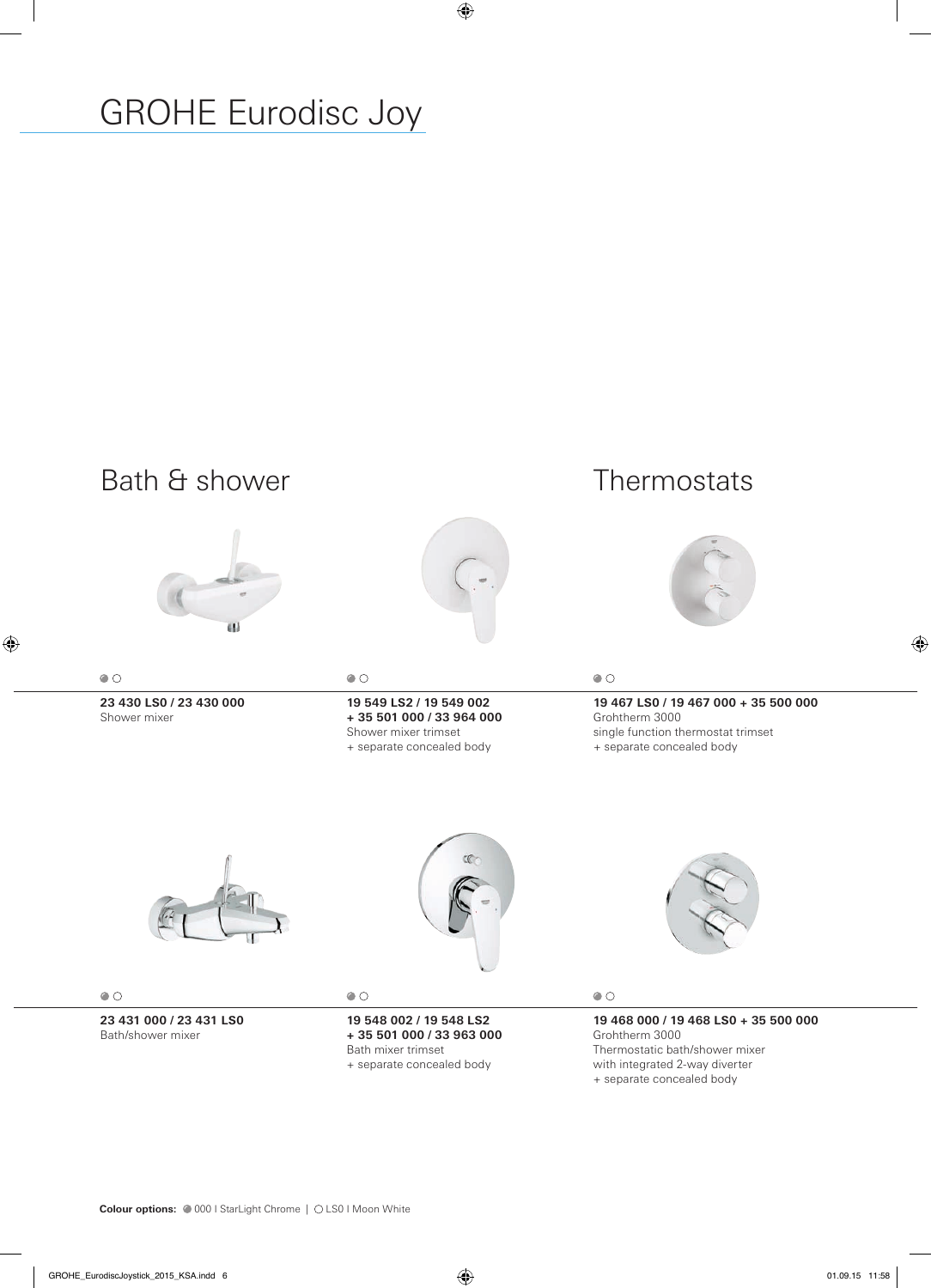

**26 174 ls0 / 26 174 000** Wall holder set 4+ sprays





### $\bullet$  O

**26 171 ls0 / 26 171 000** Head shower set Rainshower® 210 450 mm **26 053 ls0 / 26 053 000**  Head shower set ceiling Rainshower® 210 142 mm **28 368 ls0 / 28 368 000** rainshower® cosmopolitan 210

**27 074 ls0 / 27 074 000** Wall holder

**28 724 ls0 / 28 724 000**  shower arm ceiling 142 mm



### $\circ$

**26 172 ls0 / 26 172 000** Head shower set Power&Soul® cosmopolitan 450 mm **26 173 ls0 / 26 173 000**  Head shower set ceiling Power&Soul® cosmopolitan 142 mm **27 764 ls0 / 27 764 000** power&soul® cosmopolitan 190



 $\bullet$  O

### **26 170 ls0 / 26 170 000** Head shower set Veris 450 mm **26 059 ls0 / 26 059 000**  Head shower set ceiling Veris 142 mm **27 470 ls0 / 27 470 000** Rainshower® Veris 300